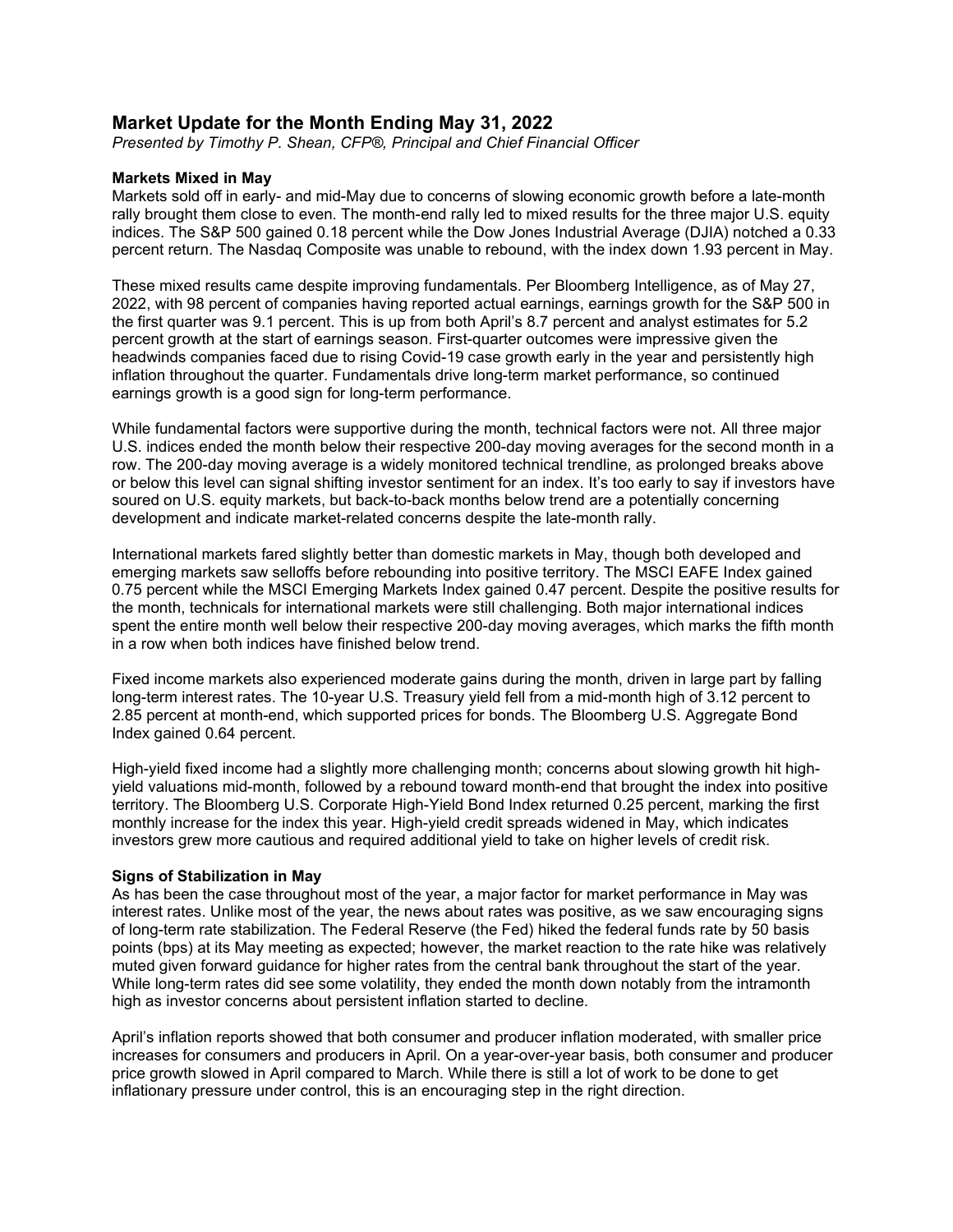Looking past inflation as well as interest rates and toward the pandemic, there were signs of stabilization during the month as well. Average daily case growth fell from roughly 62,000 cases per day at the end of April to roughly 47,000 cases per day at the end of May. While this is still higher than the recent lows we saw in March, it helps calm fears of another wave of case growth in the immediate future. That's not to say that we're out of the woods in terms of market and economic risk from the pandemic, but it does point toward possible lower pandemic-related risks in the months ahead.

# **Positive Economic Growth Continues**

May's data releases showed signs of continued economic improvement. The April jobs report disclosed that more jobs were added than expected, marking 16 consecutive months with strong jobs growth. The unemployment rate was 3.6 percent, which matched the pandemic-era low and neared the pre-pandemic low of 3.5 percent. The labor market's impressive progress over the past two years is a key reason why the economy remains in healthy shape and further improvements are expected in the months ahead.

The strong labor market continued to support solid consumer spending progress in April. Both retail sales and personal spending came in above economist estimates in April, which is an encouraging sign that the American consumer remains willing and able to spend despite rising risks earlier in the year. As you can see in Figure 1 below, the absolute level of retail sales has increased well above pre-pandemic levels and growth has been strong in 2022 (following a slight lull in sales growth in December of 2021).



**Figure 1. Retail Sales, 2017–Present**

Business spending growth was also solid during the month, with durable goods orders up 0.4 percent in April. Businesses have continued to invest in equipment and other capital expenditures throughout the course of the year as business owners have rushed to increase capacity to meet high levels of demand. Industrial production and manufacturing output both increased by more than expected in April, which was another positive sign. Capacity utilization, which is a measure of actual industrial output compared with potential output, approached a 15-year high in April, highlighting continued recovery for manufacturers.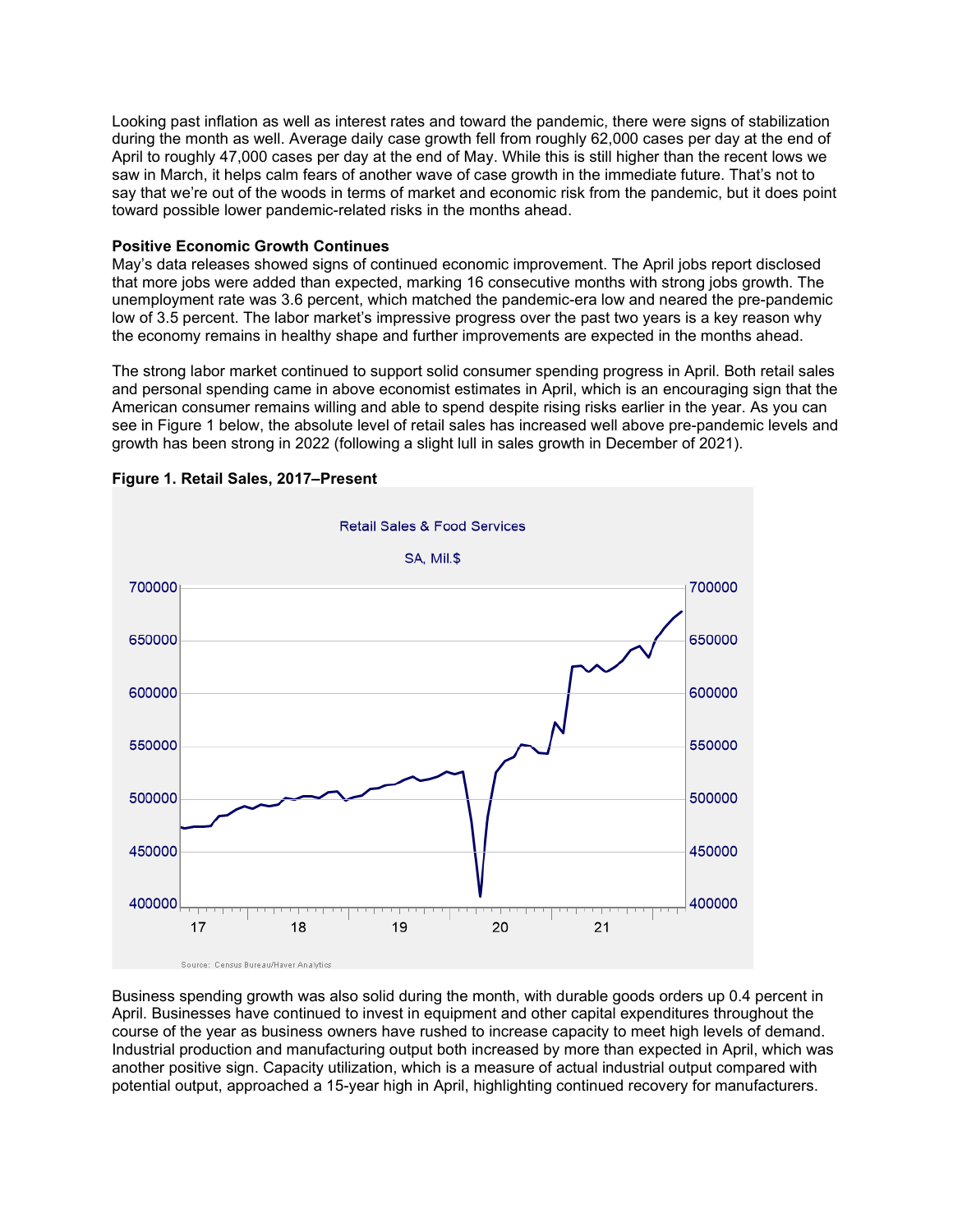Despite solid results for consumers and businesses, the reports released in May showed notable signs of weakness for the housing sector. Housing was a bright spot in economic recovery following the expiration of initial lockdowns in 2020, as record-low mortgage rates and high levels of homebuyer demand caused sales and construction to surge.

In 2022, however, rising mortgage rates, a lack of supply of homes for sale, and rising prices, have served as headwinds for the sector—as seen by three consecutive months with declining existing home sales between February and April. Housing sales may continue to cool from the pandemic-era peak we saw in 2021, though this should lead to more affordable prices and a potentially healthier long-term outlook for the market.

#### **Risks Remain, as Does Continued Growth**

May largely saw risks stabilize or in some cases even decline. With that said, the equity market selloffs earlier in the month were a powerful reminder that uncertainty remains. Looking forward, it's important for investors to balance immediate headline risks with long-term fundamentals for markets and to construct portfolios that can withstand short-term volatility.

The Fed's plan to tighten monetary policy throughout the course of the year will continue to present a risk for markets, especially if the central bank surprises investors with the timing and size of further rate hikes or balance sheet reductions. The pandemic is another potential risk factor that should be monitored, especially if we see another wave of case growth later in the year. Geopolitical risks from the war in Ukraine and pandemic-induced lockdowns in China could also serve to rattle markets.

Despite those risks, though, economic fundamentals here in the U.S. remain positive and the most likely path forward is continued recovery and growth. The strong job market and sustained healthy levels of consumer and business spending are expected to serve as a tailwind for overall economic growth as we head into the summer months, though we may see some modest setbacks along the way.

Ultimately, fundamentals drive long-term performance; while we may see bouts of uncertainty and potentially periods with market selloffs, a well-diversified portfolio that matches investor goals with timelines remains the best path forward for most. As always, you should reach out to your financial advisor to discuss your current plan if you have concerns.

#### *All information according to Bloomberg, unless stated otherwise.*

*Disclosure: Certain sections of this commentary contain forward-looking statements based on our reasonable expectations, estimates, projections, and assumptions. Forward-looking statements are not guarantees of future performance and involve certain*  risks and uncertainties, which are difficult to predict. Past performance is not indicative of future results. Diversification does not *assure a profit or protect against loss in declining markets. All indices are unmanaged and investors cannot invest directly into an index. The Dow Jones Industrial Average is a price-weighted average of 30 actively traded blue-chip stocks. The S&P 500 Index is a broad-based measurement of changes in stock market conditions based on the average performance of 500 widely held common stocks. The Nasdaq Composite Index measures the performance of all issues listed in the Nasdaq Stock Market, except for rights, warrants, units, and convertible debentures. The MSCI EAFE Index is a float-adjusted market capitalization index designed to measure developed market equity performance, excluding the U.S. and Canada. The MSCI Emerging Markets Index is a market capitalization-weighted index composed of companies representative of the market structure of 26 emerging market countries in Europe, Latin America, and the Pacific Basin. It excludes closed markets and those shares in otherwise free markets that are not purchasable by foreigners. The Bloomberg Aggregate Bond Index is an unmanaged market value-weighted index representing securities that are SEC-registered, taxable, and dollar-denominated. It covers the U.S. investment-grade fixed-rate bond market, with index components for a combination of the Bloomberg government and corporate securities, mortgage-backed pass-through securities, and asset-backed securities. The Bloomberg U.S. Corporate High Yield Index covers the USD-denominated, noninvestment-grade, fixed-rate, taxable corporate bond market. Securities are classified as high-yield if the middle rating of Moody's, Fitch, and S&P is Ba1/BB+/BB+ or below. One basis point is equal to 1/100th of 1 percent, or 0.01 percent.*

**###**

Timothy P. Shean, CFP®, Principal and Chief Financial Officer, is located at Potomac Financial Private Client Group, LLC, 11130 Sunrise Valley Drive, Suite 130, Reston, VA 20191 and can be reached at 703.891.9960 The financial consultants of Potomac Financial Private Client Group, LLC are Registered Representatives with/and offer securities and advisory services through Commonwealth Financial Network, Member FINRA/SIPC, a Registered Investment Adviser. Fixed insurance products and services are separate from and not offered through Commonwealth Financial Network.